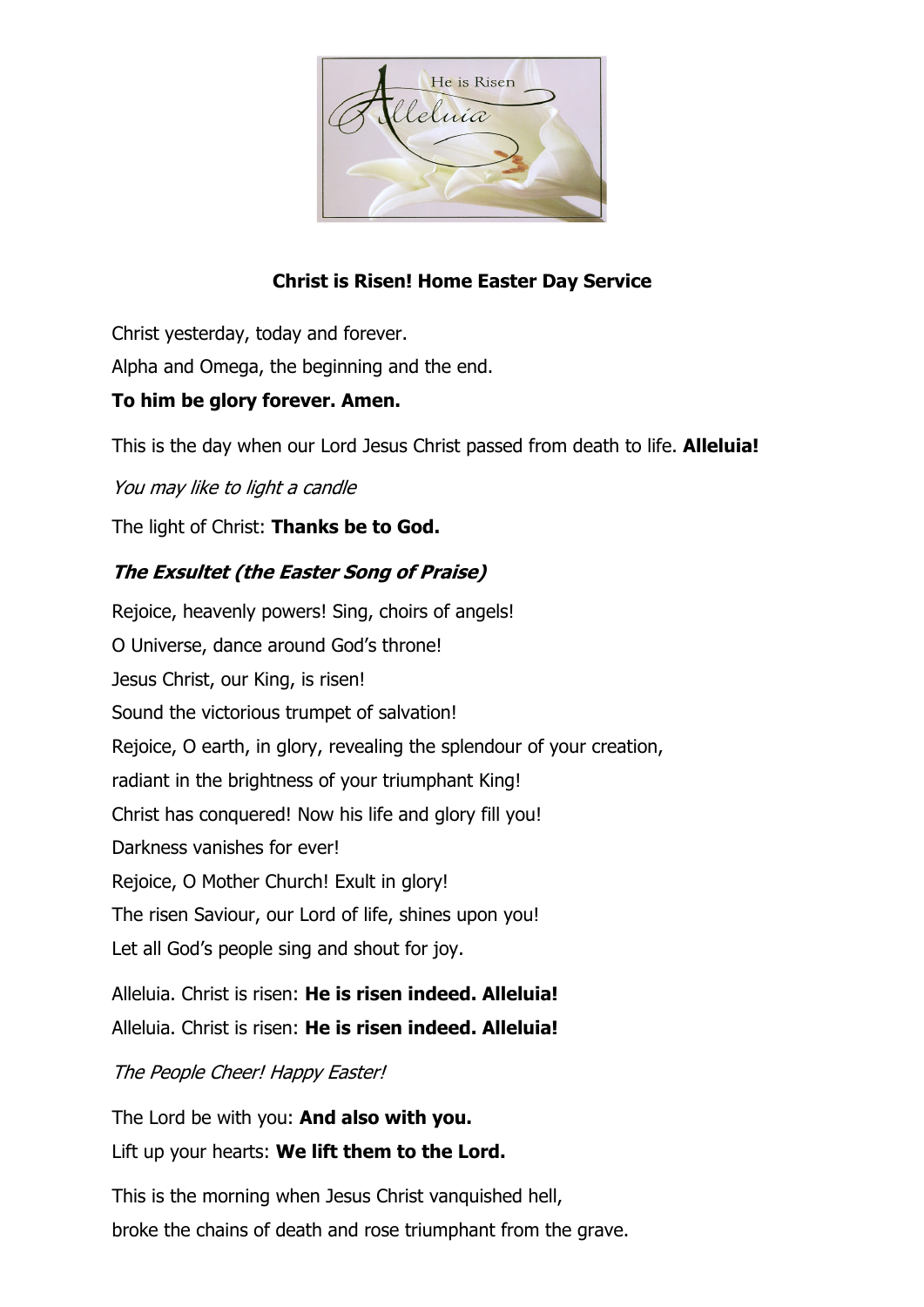This is the morning when all who claim it are freed from sin, restored to grace and holiness, and share the victory of Christ. This is the morning that gave us back what we had lost; beyond our deepest dreams. Evil and hatred are put to flight and sin is washed away, lost innocence regained, and mourning turned to joy. Peace and justice find a home, and heaven is joined to earth and all creation reconciled to you. Therefore, heavenly Father, in this our Easter joy accept our sacrifice of praise, your Church's solemn offering.

### **Glory to you for ever.**

#### **Bible Readings**

#### **Isaiah 25:6-9**

On this mountain the Lord of hosts will make for all peoples a feast of rich food, a feast of well-matured wines, of rich food filled with marrow, of well-matured wines strained clear. And he will destroy on this mountain the shroud that is cast over all peoples, the sheet that is spread over all nations; he will swallow up death for ever. Then the Lord God will wipe away the tears from all faces, and the disgrace of his people he will take away from all the earth, for the Lord has spoken.

It will be said on that day, Lo, this is our God; we have waited for him, so that he might save us. This is the Lord for whom we have waited; let us be glad and rejoice in his salvation.

#### **John 20: 1-18 The Resurrection of Jesus**

Early on the first day of the week, while it was still dark, Mary Magdalene came to the tomb and saw that the stone had been removed from the tomb. So she ran and went to Simon Peter and the other disciple, the one whom Jesus loved, and said to them, 'They have taken the Lord out of the tomb, and we do not know where they have laid him.' Then Peter and the other disciple set out and went towards the tomb. The two were running together, but the other disciple outran Peter and reached the tomb first. He bent down to look in and saw the linen wrappings lying there, but he did not go in. Then Simon Peter came, following him, and went into the tomb. He saw the linen wrappings lying there, and the cloth that had been on Jesus' head, not lying with the linen wrappings but rolled up in a place by itself. Then the other disciple, who reached the tomb first, also went in, and he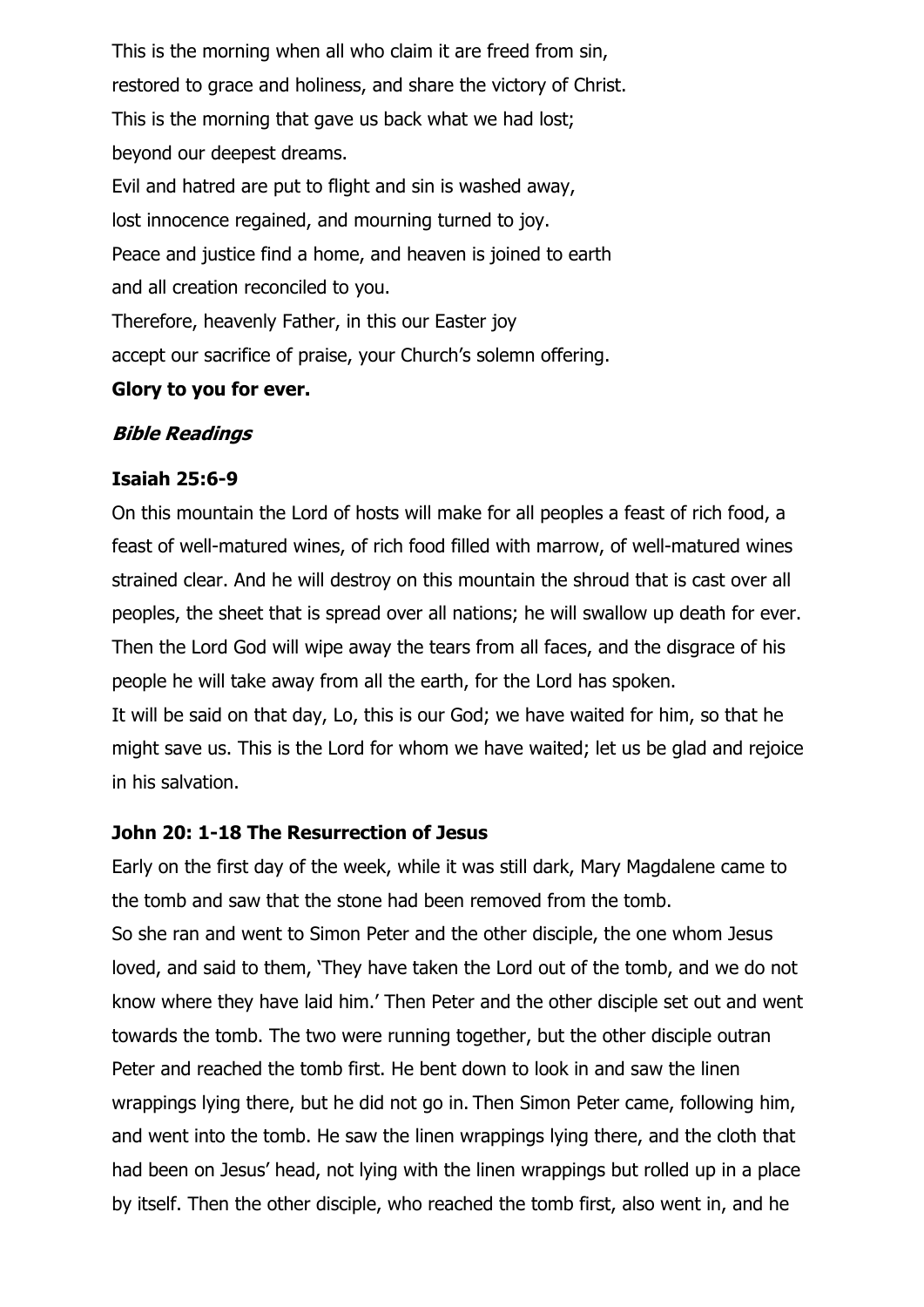saw and believed; for as yet they did not understand the scripture, that he must rise from the dead. Then the disciples returned to their homes.

#### **Jesus Appears to Mary Magdalene**

But Mary stood weeping outside the tomb. As she wept, she bent over to look into the tomb; and she saw two angels in white, sitting where the body of Jesus had been lying, one at the head and the other at the feet. They said to her, 'Woman, why are you weeping?' She said to them, 'They have taken away my Lord, and I do not know where they have laid him.' When she had said this, she turned round and saw Jesus standing there, but she did not know that it was Jesus. Jesus said to her, 'Woman, why are you weeping? For whom are you looking?' Supposing him to be the gardener, she said to him, 'Sir, if you have carried him away, tell me where you have laid him, and I will take him away.' Jesus said to her, 'Mary!' She turned and said to him in Hebrew, 'Rabbouni!' (which means Teacher). Jesus said to her, 'Do not hold on to me, because I have not yet ascended to the Father. But go to my brothers and say to them, "I am ascending to my Father and your Father, to my God and your God."' Mary Magdalene went and announced to the disciples, 'I have seen the Lord'; and she told them that he had said these things to her.

#### **Sermon**

#### **Easter Sermon given by St. John Chrysostom (circa 400 AD)**

Are there any who are devout lovers of God? Let them enjoy this beautiful bright festival! Are there any who are grateful servants? Let them rejoice and enter into the joy of their Lord! Are there any weary with fasting? Let them now receive their wages! If any have toiled from the first hour, let them receive their due reward; If any have come after the third hour, let him with gratitude join in the Feast! And he that arrived after the sixth hour, let him not doubt; for he too shall sustain no loss. And if any delayed until the ninth hour, let him not hesitate; but let him come too. And he who arrived only at the eleventh hour, let him not be afraid by reason of his delay. For the Lord is gracious and receives the last even as the first.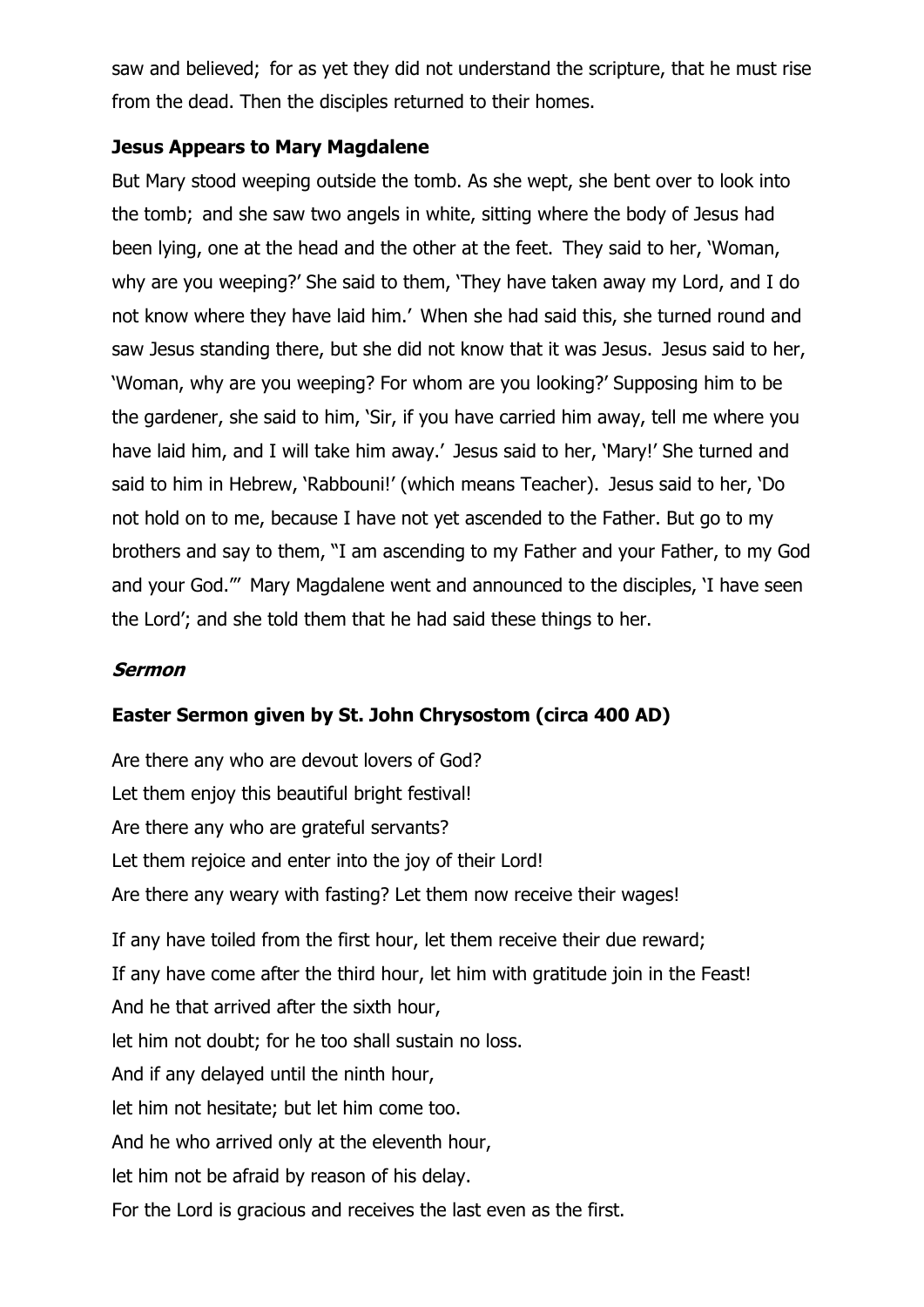He gives rest to him that comes at the eleventh hour, as well as to him that toiled from the first.

To this one He gives, and upon another He bestows. He accepts the works as He greets the endeavour. The deed He honours and the intention He commends. Let us all enter into the joy of the Lord!

First and last alike receive your reward; rich and poor, rejoice together! Sober and slothful, celebrate the day! You that have kept the fast, and you that have not, rejoice today for the Table is richly laden!

Feast royally on it, the calf is a fatted one. Let no one go away hungry. Partake, all, of the cup of faith. Enjoy all the riches of His goodness!

Let no one grieve at his poverty, for the universal kingdom has been revealed.

Let no one mourn that he has fallen again and again; for forgiveness has risen from the grave.

Let no one fear death, for the Death of our Saviour has set us free. He has destroyed it by enduring it. He destroyed Hell when He descended into it. He put it into an uproar even as it tasted of His flesh. Isaiah foretold this when he said,

"You, O Hell, have been troubled by encountering Him below." Hell was in an uproar because it was done away with. It was in an uproar because it is mocked. It was in an uproar, for it is destroyed. It is in an uproar, for it is annihilated. It is in an uproar, for it is now made captive. Hell took a body, and discovered God. It took earth, and encountered Heaven.

It took what it saw, and was overcome by what it did not see.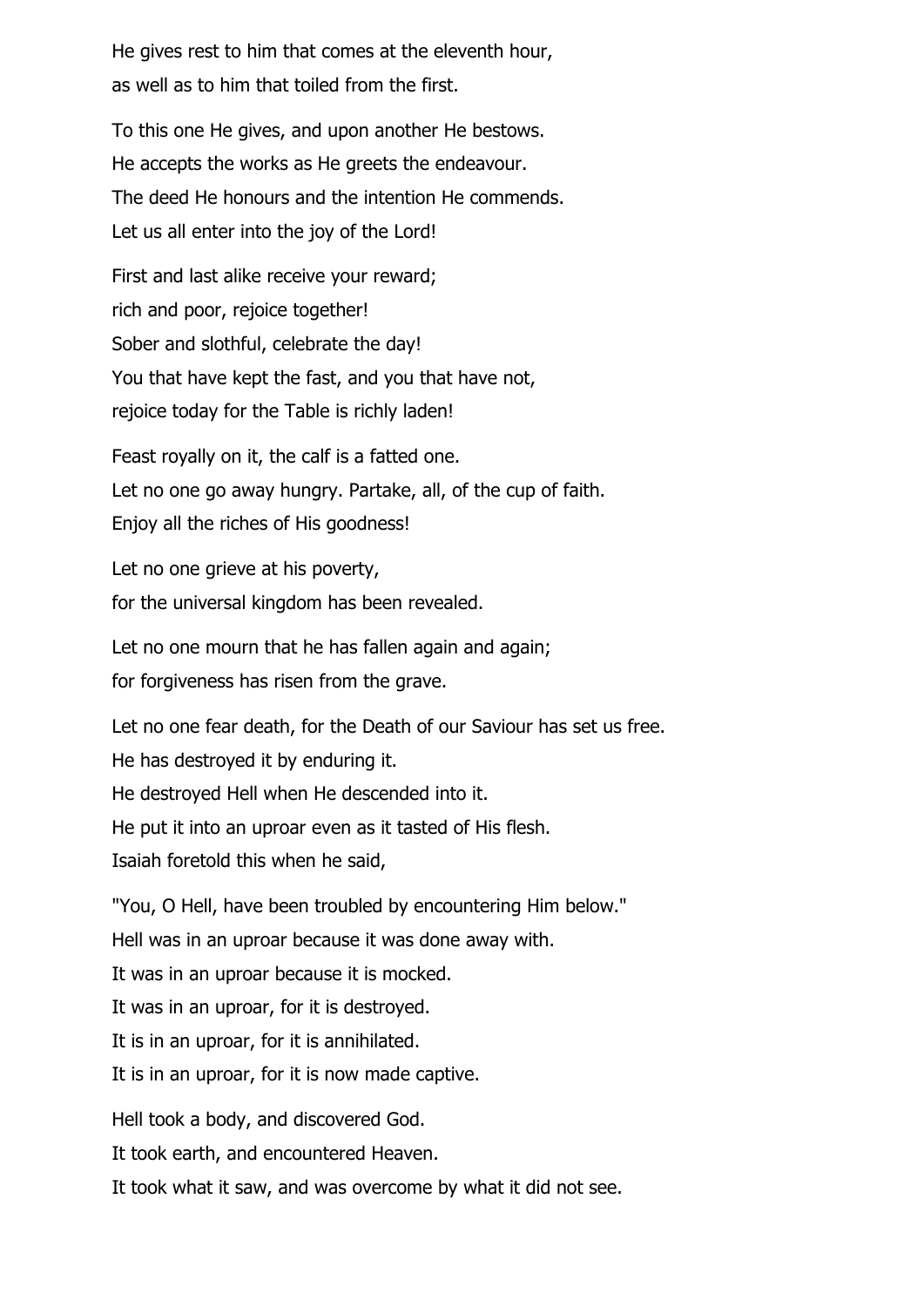O death, where is thy sting?

O Hell, where is thy victory?

Christ is Risen, and you, o death, are annihilated! Christ is Risen, and the evil ones are cast down! Christ is Risen, and the angels rejoice! Christ is Risen, and life is liberated!

Christ is Risen, and the tomb is emptied of its dead; for Christ having risen from the dead, is become the first-fruits of those who have fallen asleep. To Him be Glory and Power forever and ever. Amen.

Although John Chrysostom wrote that over a thousand years ago, can the power of Easter be described better! Jesus' death and resurrection overcame the finality of death. We see that God's love for us is inclusively for everyone, it outlasts everything and anything else. Easter shows us that death does not, and will never, have the last word. Easter breathes God's grace and hope into our waiting fearful hearts with whispers, shouts, of love and reassurance.

May the power of Easter always be your peace and joy  $\odot$  Amen.

# **The Creed - Expression of Christian Faith**

Do you believe and trust in God the Father, source of all being and life, the one for whom we exist?

# **We believe and trust in God.**

Do you believe and trust in God the Son, who took our human nature, died for us and rose again?

# **We believe and trust in God.**

Do you believe and trust in God the Holy Spirit, who gives life to the people of God and makes Christ known in all the world?

# **We believe and trust in God.**

This is the faith of the Church.

**This is our faith.** 

**We believe and trust in one God,** 

**Father, Son and Holy Spirit. Amen.**

**Prayers**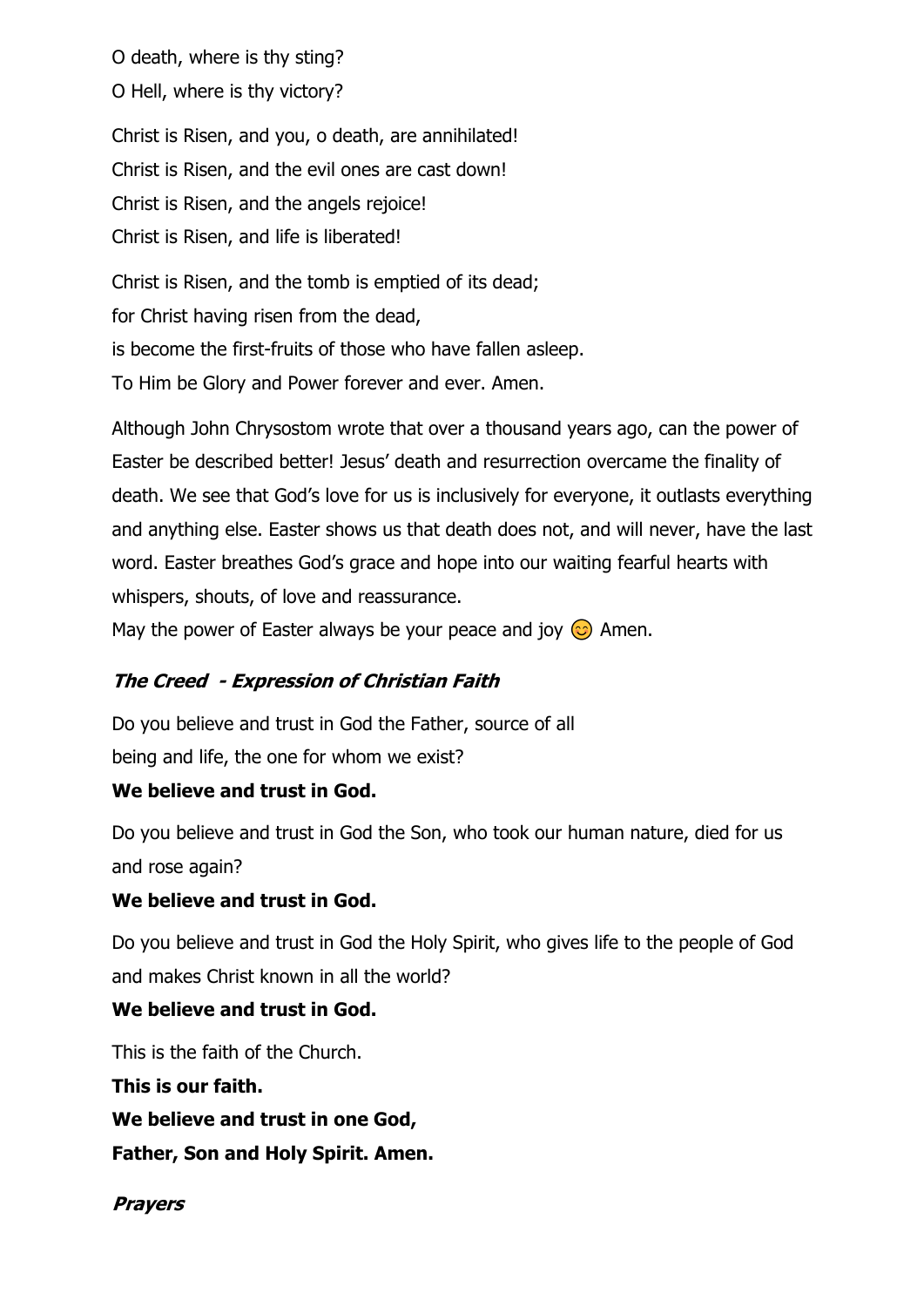Almighty God, on this Easter day we praise and thank-you for your great love shown to us in Jesus, the saviour of the World.

We thank you that Jesus' resurrection brings hope. We claim that hope today, and ask your healing grace to flood our nations to end this pandemic and to bring peace. Lord hear us: **Lord graciously hear us.**

We thank you for the dedication of all frontline and key workers and pray your protection on them, and their families.

We pray for wisdom for our government and world leaders, for medical and viral advisers and researchers, for all involved in the medical, food and supply chains. Lord hear us: **Lord graciously hear us.**

We pray for all who are feeling lonely, overwhelmed, depressed and fearful. For all who are vulnerable. For those whose homes are not a sanctuary. For the hungry and homeless; for those who have lost their livelihoods. Lord hear us: **Lord graciously hear us.**

We ask for your healing presence to surround all who are sick and we lift them before you now…

We ask your comforting presence to surround all who mourn.

Lord hear us: **Lord graciously hear us.**

Your resurrection brings life out of death. We lift to you the recently departed and all those whom we have known and loved….

Lord hear us: **Lord graciously hear us.**

We pray for one another and lift to you now the prayers of our own hearts...

Joining all our prayers together, as beloved children of God, we pray: **Our Father, who art in heaven, hallowed be thy name. Thy kingdom come, thy will be done, on earth as it is in heaven. Give us this day our daily bread. And forgive us our trespasses, as we forgive those who trespass against us. And lead us not into temptation, but deliver us from evil. For thine is the kingdom, the power and the glory, for ever and ever. Amen.**

### **Blessing of Peace**

The risen Christ came and stood among his disciples and said 'Peace be with you'. Then were they glad when they saw the Lord. Alleluia.